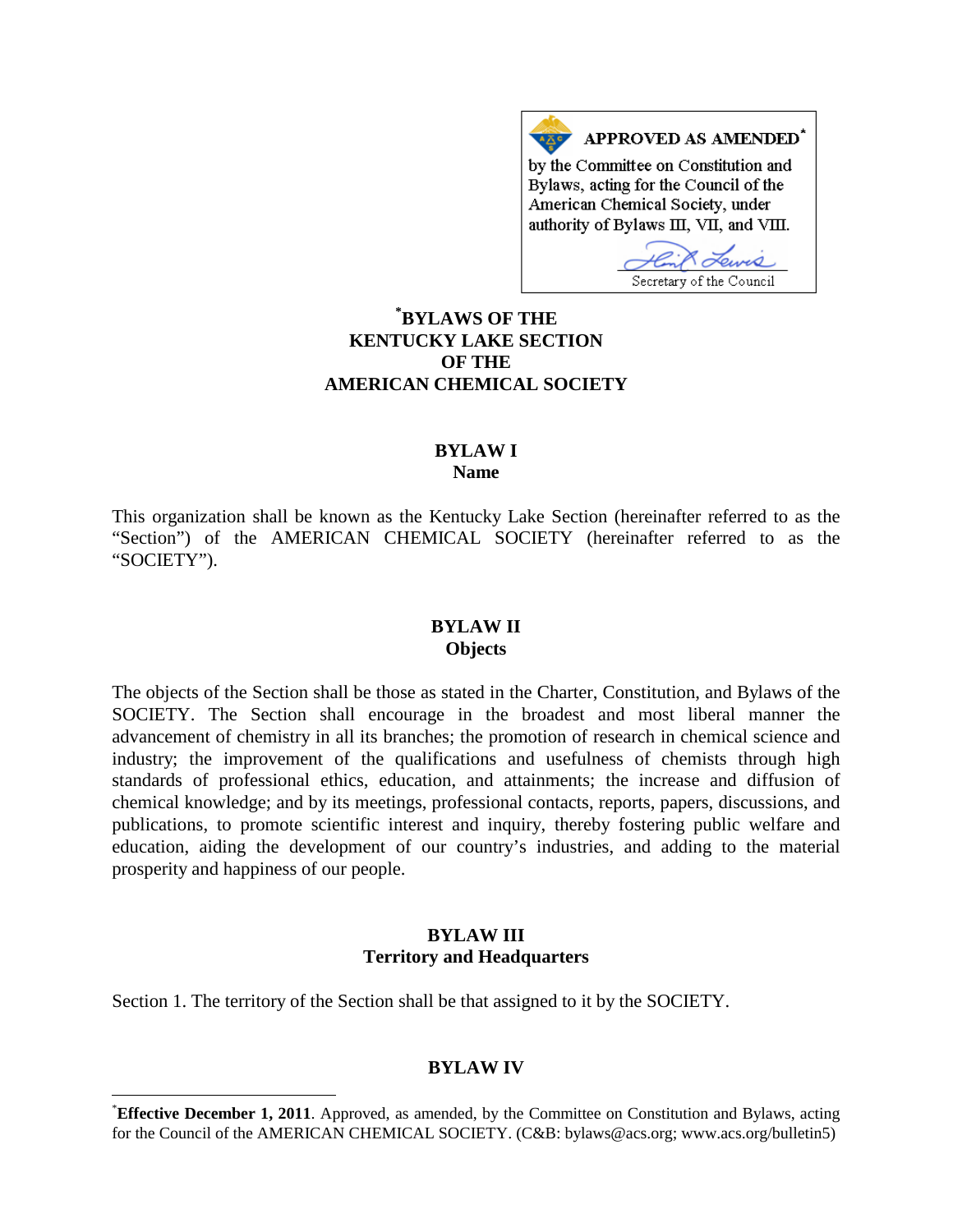#### **Members and Affiliates**

Section 1. The rolls of the Section shall include those MEMBERS, STUDENT MEMBERS, Society Affiliates, and Local Section Affiliates residing within the territory of the Section, provided that any exceptions to this rule shall be made in conformity with the Constitution and Bylaws of the SOCIETY.

Section 2. MEMBERS, STUDENT MEMBERS, and affiliates shall have such rights and privileges as are accorded them by the Constitution and Bylaws of the SOCIETY.

Section 3. STUDENT MEMBERS, Society Affiliates, and Local Section Affiliates may not hold an elective position of the Section. Voting privileges in the Local Section shall be as defined in the Constitution and Bylaws of the SOCIETY. Society Affiliates may be appointed as Committee Chairs and may serve on the Executive Committee in a non-voting capacity.

## **BYLAW V Organization**

Section 1. The officers of the Section shall be a Chair, Chair-Elect, Secretary, and Treasurer. The last two offices may be combined in one office.

Section 2. The Section shall have Councilors and Alternate Councilors as provided in the Constitution and Bylaws of the SOCIETY.

Section 3. The Executive Committee shall consist of the officers of the Section, the Immediate Past Chair, the Councilors, the Alternate Councilors, and two Members-at-Large for a one-year term, appointed by the Chair. At least one of the Members-at-Large must be a STUDENT MEMBER.

Section 4. All officers, Councilors, Alternate Councilors, and other persons elected by the members shall be chosen from the MEMBERS.

## **BYLAW VI Recall of Elected Officials**

Section 1. The elected officials of the Section (officers or elected Executive Committee members) are subject to recall for neglect of duties or conduct injurious to the SOCIETY. Recall procedures are not applicable to Councilors and Alternate Councilors elected by Local Sections.

Section 2. The recall of an official shall be initiated when a signed petition, indicating in writing the specific charges and reasonable substantiating evidence is submitted to the Chair from at least five voting members of the Section. In the event the Chair is the official in question, the Chair-Elect shall receive the petition and shall assume the duties of the Office of Chair with respect to this issue until the issue is resolved.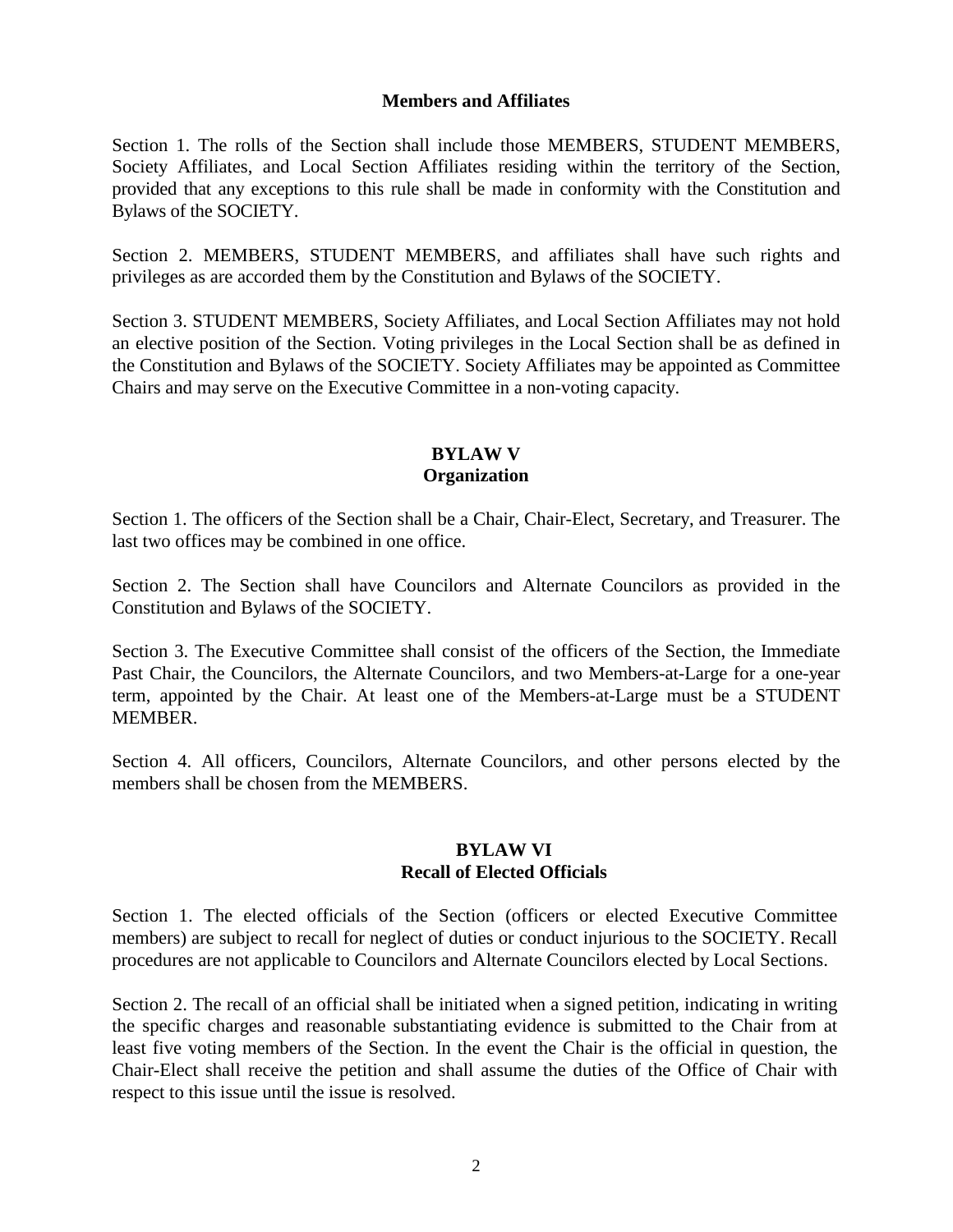Section 3. The Chair shall, without delay, determine that the petitioners are aware of the gravity of their actions and the procedures to be followed. The Chair shall seek an alternate resolution to the problem and a withdrawal of the petition at this time. In the absence of a resolution to the problem, the Chair shall notify the members of the Executive Committee and call a special meeting within thirty days.

- a. The Executive Committee shall promptly continue the recall process or dismiss the petition as ill-founded or find an alternative solution to the problem. The Chair shall promptly inform the petitioners and the official of the decision of the Executive Committee.
- b. If the proceedings continue, the Chair shall assign the duties of the official to another qualified member of the Section until the issue is resolved.
- c. If the proceedings continue, the official shall be offered an opportunity to answer the allegations in the petition before the Executive Committee.

Every reasonable effort shall be made to contact the official throughout this procedure. That effort shall include a certified letter to the last known address on the official SOCIETY membership rolls. Upon notification, the official shall have thirty days to make a written response to the allegations. The Executive Committee shall decide whether to proceed after studying the official's response. The Chair shall inform the official and the petitioners of the decision of the Executive Committee.

If no contact with the official can be made after a reasonable effort, the Executive Committee may remove the official in question with a two-thirds (2/3) vote of the remaining members.

- d. If the proceedings continue, the official shall choose one of the following options:
	- (1) The official may resign.
	- (2) The official may request a recall vote in the same manner as the original election, which must be consistent with the Section bylaws. The voting membership shall be informed, through brief written statements prepared by the Executive Committee and the official, of the issues involved with the recall vote. Both statements shall be distributed to the voting membership before the vote is taken.
	- (3) The official may request a hearing and a recall vote by the remaining members of the Executive Committee. A two-thirds (2/3) vote of the remaining members of the Executive Committee shall be required to recall the official.
	- (4) The official may choose not to respond and thus forfeit the position.

Section 4. The vacancy provisions of these bylaws shall be used to fill a vacancy caused by a recall process. The membership of the Section and the Executive Director of the SOCIETY shall be informed of the results of the recall process and the replacement of the official.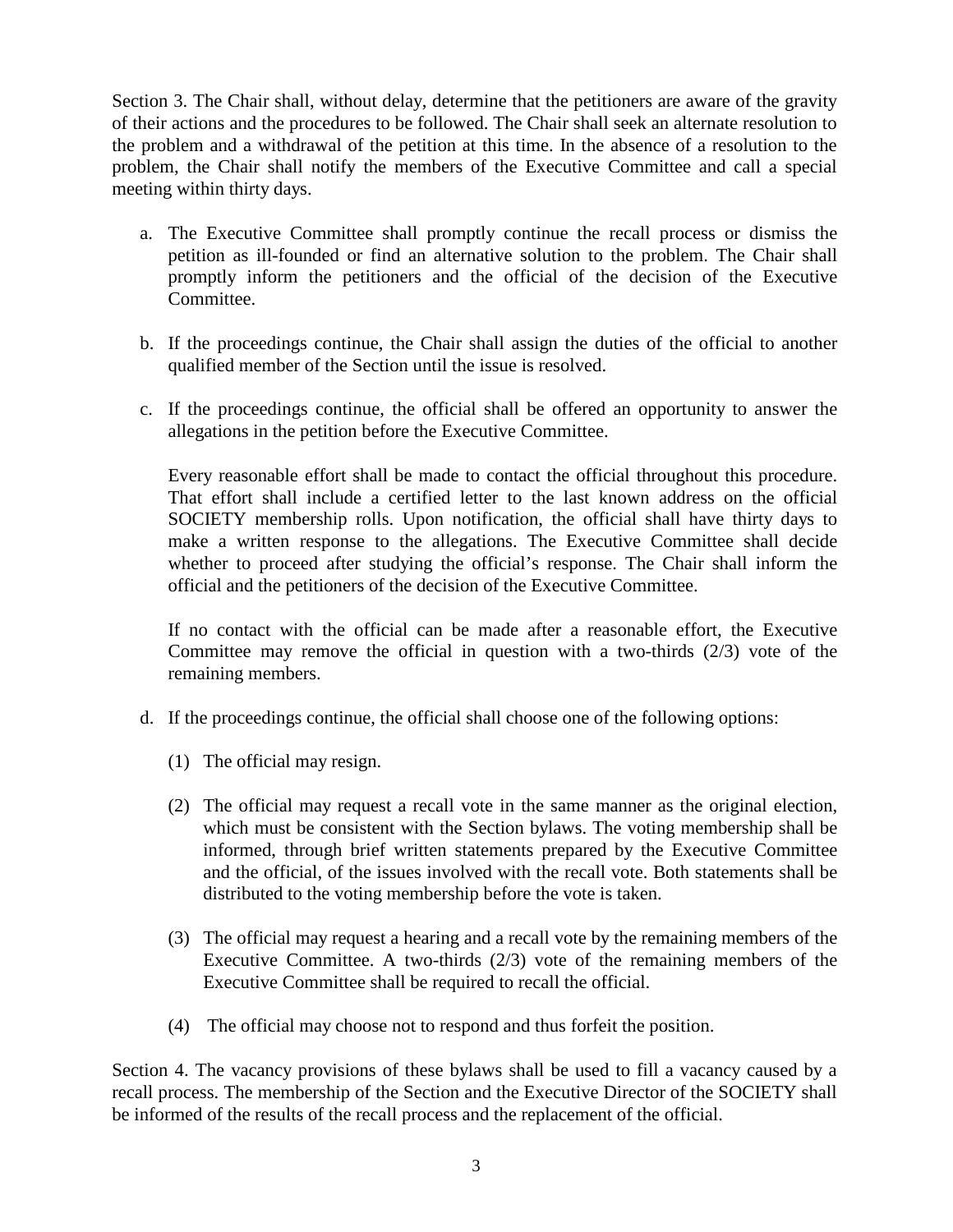# **BYLAW VII Manner of Election and Terms of Office**

Section 1. Except for the Secretary and Treasurer, elected officers of the Section and Membersat-Large shall serve for a term of one year, beginning January 1. The Chair-Elect shall succeed to the office of Chair upon completion of the term of office.

Section2. The Secretary/Treasurer shall be elected for a term of two years, beginning January 1.

Section 3. Councilors and Alternate Councilors shall be elected for a term of three years, beginning January 1. A partial term of one or two years shall be used whenever necessary to establish or restore rotation of three-year terms.

Section 4. In the event of a vacancy in the office of Chair, the Chair-Elect shall assume the added duties of the Chair for the unexpired term. All other vacancies shall be filled by the Executive Committee by interim appointment for the period up to the next annual election, at which time the Section shall elect a MEMBER to fill out the unexpired term of the Chair, Chair-Elect, etc., if any, except that a member may fill the unexpired term for a Member-at-Large. In the event the office of Chair-Elect is filled by such interim appointment, the Section shall elect both a Chair and a Chair-Elect at its annual election.

Section 5. In the event of a vacancy in the position of Councilor, the Alternate Councilor shall assume the added duties of the Councilor for the unexpired term. Vacancies in the position of Alternate Councilor shall be filled by the Executive Committee by interim appointment for the period up to the next annual election, at which time the Section shall elect a MEMBER to fill out the unexpired term of the Alternate Councilor, if any. In the event the office of Councilor is filled by such interim appointment, the Section shall elect both a Councilor and an Alternate Councilor at its annual election.

Section 6. The Nominating Committee, consisting of at least three members, shall nominate two persons for each office to be filled. Its nominations shall be made known at the October meeting at which time nomination from the floor will be in order. The Secretary shall prepare a ballot containing the names of all persons nominated for each office. This ballot shall be distributed to the entire membership of the Section with the notice for the November meeting. The ballots may be returned to the Secretary or brought to the November meeting. The Secretary shall turn the ballots over to the Nominating Committee for tabulation. No ballots received after the start of the November meeting shall be considered valid In accordance with the SOCIETY's Bylaws, balloting procedures should ensure fair balloting that is open to all eligible members, protection against fraudulent balloting, and the timely reporting and archiving of balloting results.

# **BYLAW VIII Duties of Officers and Executive Committee**

Section 1. The duties of the officers shall be those customarily performed by such officers, together with those responsibilities prescribed by the Constitution and Bylaws of the SOCIETY and by these bylaws and such other duties as may be assigned from time to time by the Executive Committee and as described in the Officers' Handbook of the Section.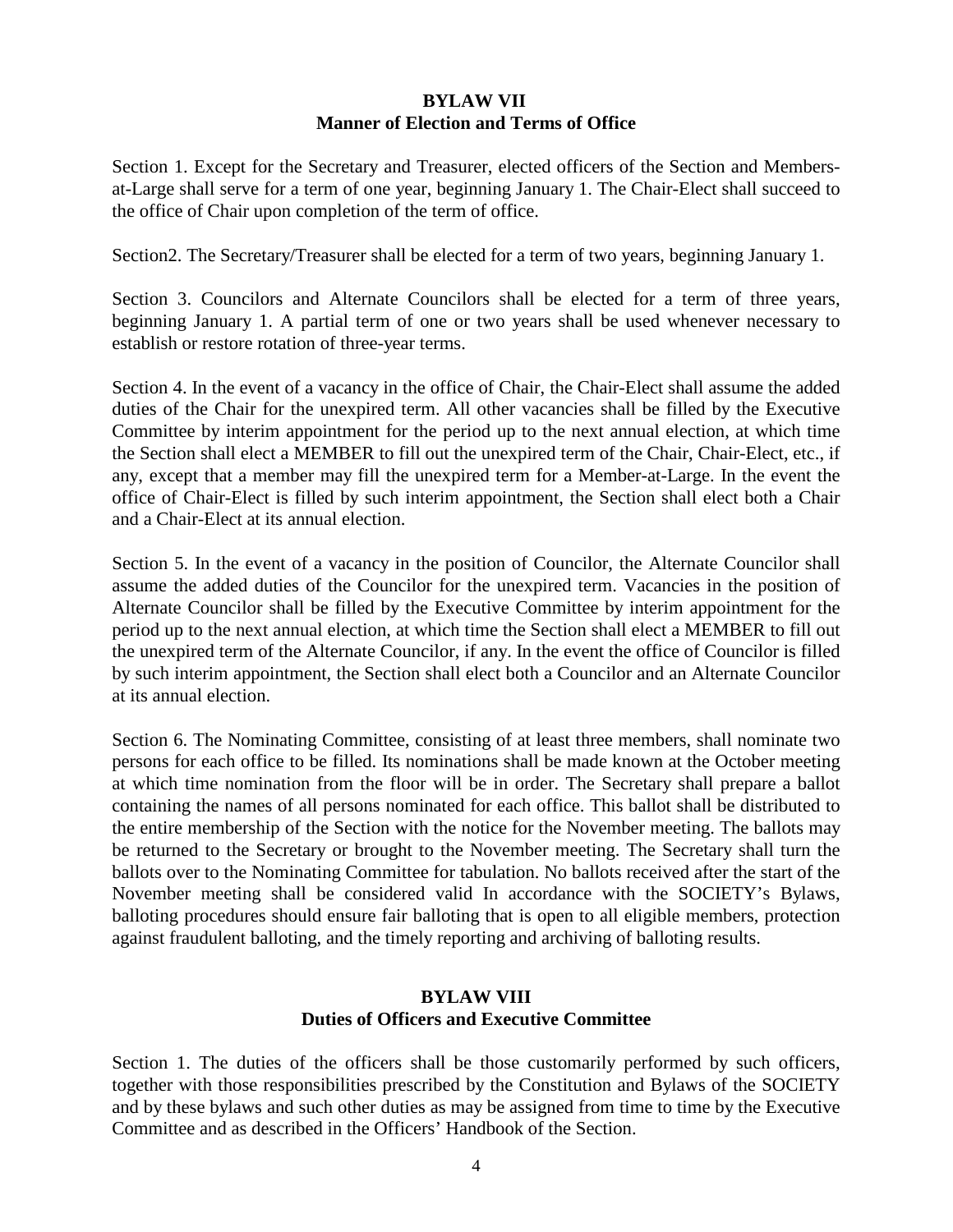Section 2. The Chair of the Section shall serve as Chair of the Executive Committee and shall appoint all committees authorized in these bylaws or by the Executive Committee.

Section 3. The Executive Committee shall be the governing body of the Section and as such, shall have full power to conduct, manage, and direct the business and affairs of the Section in accordance with the Constitution and Bylaws of the SOCIETY and these bylaws.

## **BYLAW IX Committees**

There shall be the following standing committees: Awards, Education, Nominating, Program, and Publicity. The Executive Committee shall establish other committees as needed. All committees shall include at least one STUDENT MEMBER.

# **BYLAW X Meetings**

Section 1. The Section shall hold no fewer than eight regular meetings each year, at places designated by the Executive Committee.

Section 2. The Section may hold special meetings at the call of the Executive Committee or at the request of 10 percent of the membership. The notices of special meetings shall state the exact nature of the business to be considered and no other business shall be transacted at such meetings.

Section 3. Due notice of all meetings shall be sent to the membership of the Section. A quorum for all meetings shall consist of 10 percent of the members of the Section. In the absence of a quorum, no matters of business may be transacted.

Section 4. The Executive Committee shall meet upon due notice to its members at the call of the Chair or at the request of a majority of the members of the Committee. A quorum shall be a majority of the members of the Committee.

Section 5. The most recent addition of *Robert's Rules of Order Newly Revised* shall be the parliamentary authority for all matters not covered in these bylaws or in the SOCIETY's documents.

# **BYLAW XI Dues and Finances**

Section 1. All members of the Section, except members of the SOCIETY in emeritus status, as well as Society Affiliates, may be assessed such voluntary annual Local Section dues as may be set by the Executive Committee. The dues of Local Section Affiliates shall be at least \$2.00 per annum.